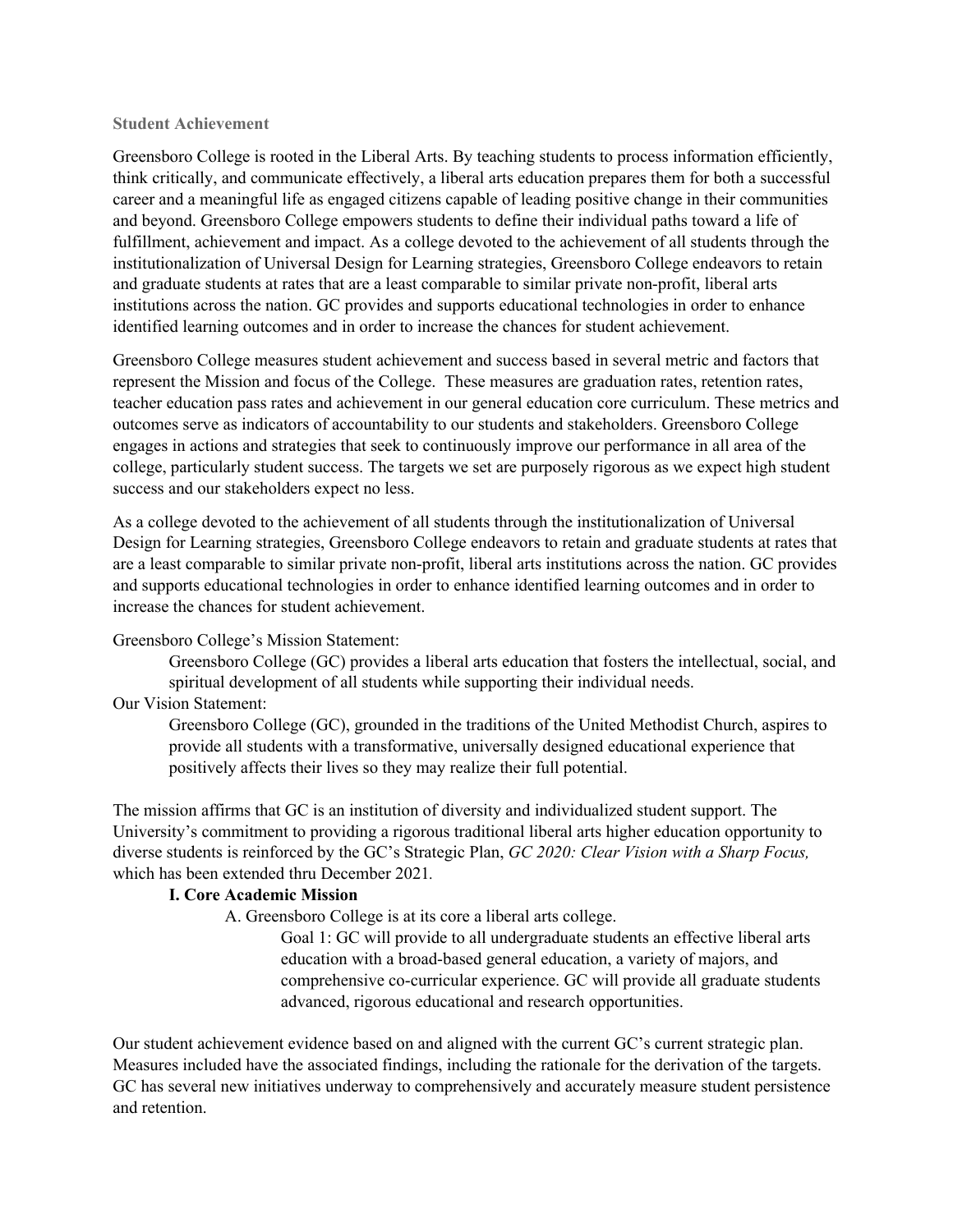### **General Education**

The General Education Program at Greensboro College is an integral component of the GC Mission and is the core of the curriculum across all majors. The Gen Ed curriculum is dedicated to providing all students with balanced and broad educational opportunities. Assessment of the general education curriculum brings the liberal arts disciplines into students' lives in ways that connect the arts and sciences with the realities of the  $21<sup>st</sup>$  century. Students completing the general education curriculum will be prepared for a productive life, lifelong learning, understanding, and application of intellectual skills necessary to cope with and contribute to the world in which we live.

Rubrics are used for the assessment of student learning outcomes is accomplished through use of rubrics modeled on the American Association of College and Universities Liberal Education and America's Promise (LEAP) Initiative. The rubrics from this project were modified only slightly to be aligned with the Greensboro College curriculum.

# *Rationale*

Using historical institutional data, Minimum Thresholds of Acceptability and Targets were set by the College's Assessment leaders and the Faculty.

# *Targets*

Greensboro College set target levels for Freshmen achievement at a mean of 2.0 for each outcome by the end of spring term. Sixty (60) % of graduating seniors are targeted to reach a level of 4 (mastery), 15% should reach a level of 3 (highly developed) and the remainder should meet the minimum threshold of acceptability of 2 (developing).

At the end each academic year, the personnel from the Office of Retention and the Assessment Director create aggregate data on overall assessment rates for each class (freshmen or senior) year and each outcome, proficiency level (what percentage of students by class year scored at a 2 or above), the proportion of students scoring at 4 (mastery), and mean scores by class year and objective.

The chart below shows targets set across all the outcomes at the Senior/graduating student level.

| <b>General Education</b><br>Outcome/Goal                     | <b>Instrument</b>                           | <b>Benchmark</b>                                        | <b>Outcomes</b>                                       | <b>Goals Met</b> |
|--------------------------------------------------------------|---------------------------------------------|---------------------------------------------------------|-------------------------------------------------------|------------------|
| Read critically a<br>variety of texts                        | Greensboro College<br>Reading Rubric        | ALL students<br>should be at                            | All graduating<br>students are at<br>level 2 or above |                  |
| Write effectively for<br>different purposes and<br>audiences | Greensboro College<br><b>Writing Rubric</b> | milestone 2<br>(developed) at<br>time of<br>graduation. | All graduating<br>students are at<br>level 2 or above |                  |
| Speak effectively for<br>different purposes and<br>audiences | Greensboro College<br>Speaking Rubric       | An attainment<br>of capstone 4                          | All graduating<br>students are at<br>level 2 or above |                  |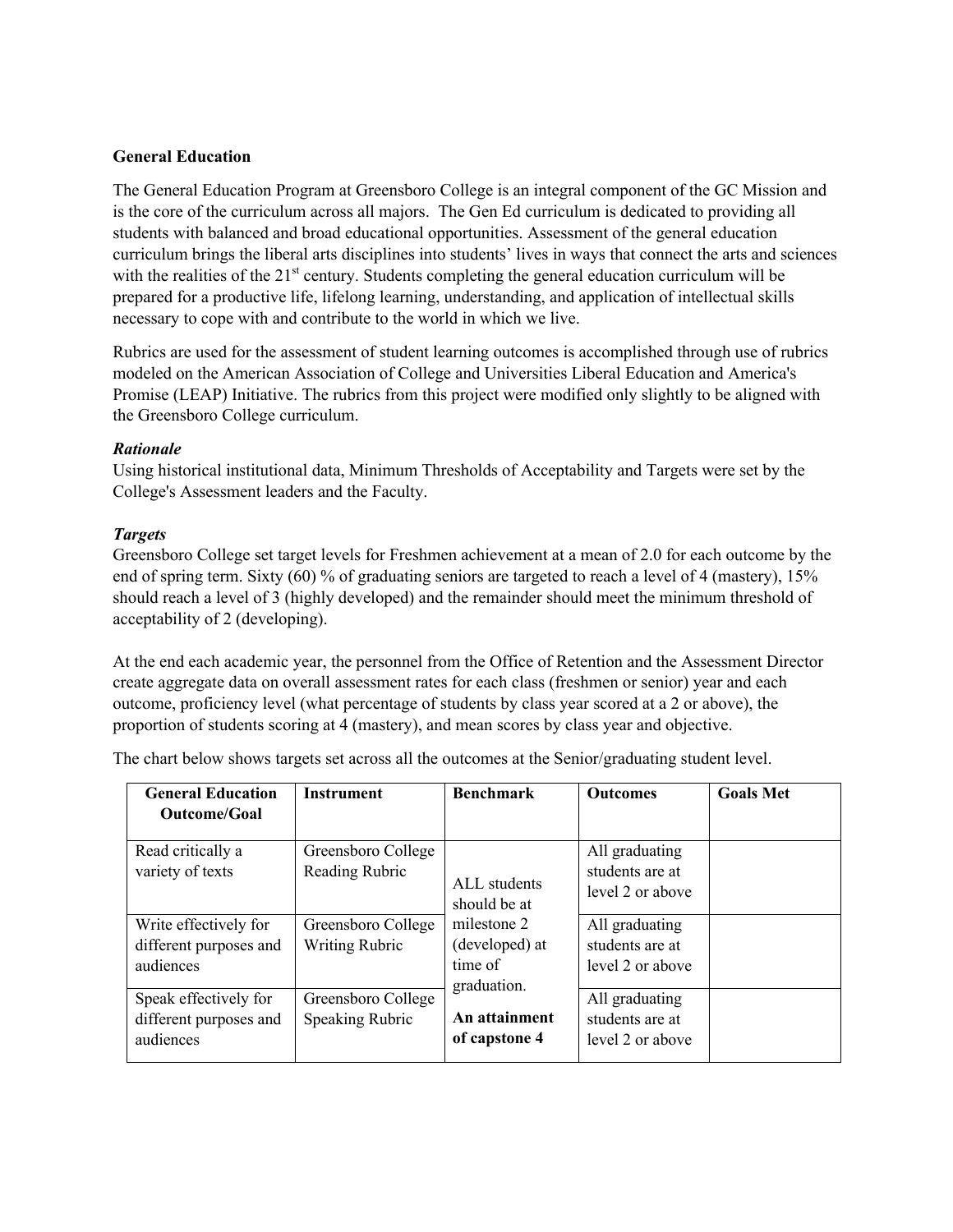| <b>General Education</b><br><b>Outcome/Goal</b> | <b>Instrument</b>                                                             | <b>Benchmark</b>                                                                                                 | <b>Outcomes</b>                                       | <b>Goals Met</b> |
|-------------------------------------------------|-------------------------------------------------------------------------------|------------------------------------------------------------------------------------------------------------------|-------------------------------------------------------|------------------|
| Reason to reach<br>logical conclusions          | Greensboro College<br>Reason to Reach<br>Logical<br><b>Conclusions Rubric</b> | (mastery) should<br>be reached by<br>$60\%$ of the<br>graduates; 15%<br>should have                              | All graduating<br>students are at<br>level 2 or above |                  |
| Think critically about<br>ethics and values     | Greensboro College<br>Think Critically<br>about Ethics and<br>Values rubric   | reach level 3<br>(highly<br>developed) and<br>the remainder<br>should have<br>attained a level 2<br>(developed). | All graduating<br>students are at<br>level 2 or above |                  |

# *Assessment*

While there are definite gains from the freshmen to senior years across cohorts and years, considerable work remains in meeting the targets set for seniors. The 60% attainment rate of Capstone 4 (mastery) for graduating seniors was not met across the four cohorts. However, the 15% achievement rate of Level 3 (highly developed) was met by the graduating students (seniors) for all outcomes in years 2016, 2017 and 2019. Freshmen target levels set at a mean of 2.0 for each outcome were not met for most years, but the mean scores did come close or exceed the target in 2016/17.

The Greensboro College Institutional Assessment Committee as well as the general education faculty are currently in development of assessment metrics that include more reflection and research based successful models to ensure added success as these areas are ever more important to students and graduates postgraduation. Increased consistency in data collection and reporting are first steps to improve reliability and validity of the data. Deeper dives into the individual categories within the Rubrics will yield specific information relating to each outcome area and more directed interventions can be engaged. The data reveal many opportunities for continuing improvement for areas which are the cornerstones of student success.

#### **Retention Rates**

A new strategic plan is in development. A primary goal is Access and Success, which is geared towards improving Retention and Graduation Rates. This strategic direction is evidenced by the aggressive 5- year persistence and retention goals established by the College in 2018.

The College received a \$1.98 million Title III Strengthening Institutions Grant to help propel our efforts. Retention rates at Greensboro College have been fluctuating between 50 and 68 % for many years. The College for the most part did not have a centralized mechanism to monitor, support or improve retention. With the awarding of a Title III Grant, GC was able to hire a retention director and put in place a collegewide retention improvement plan, which includes improving data collection and reporting.

#### *Rationale*

Using historical institutional and peer data, Minimum Thresholds of Acceptability and Targets were set by the College's Leadership, Office of Retention and Office of Assessment.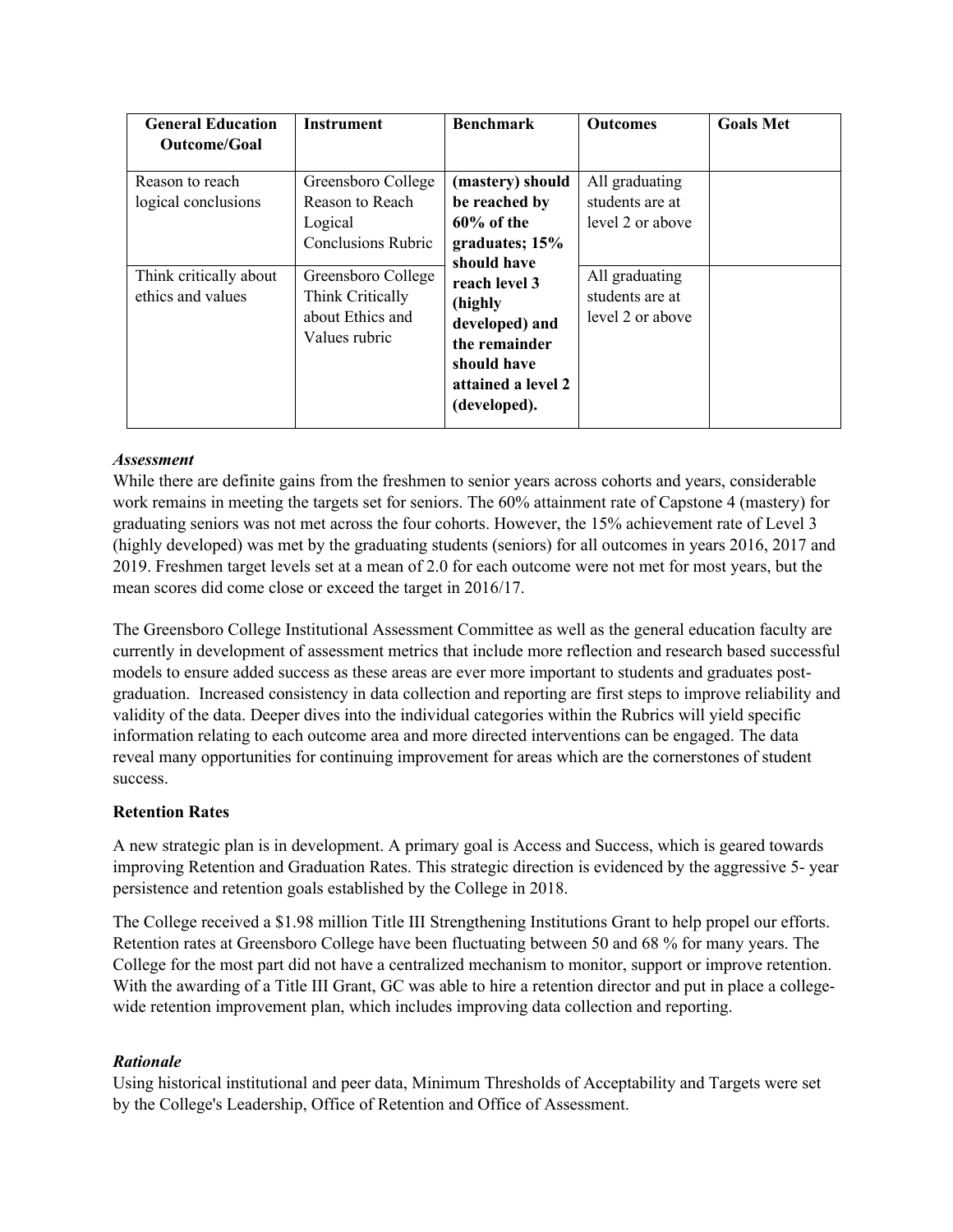# *Targets*

We benchmarked the 2017 cohort as a starting point and will build to reach and consistently exceed our peer institutions' average retention rate of 66%. The GC minimum threshold of acceptability is 62%

| <b>Cohort Year</b> | <b>Greensboro College</b> | <b>Average Peer Rate</b> |
|--------------------|---------------------------|--------------------------|
| 2019               | 63.2%                     | 66%                      |
| 2018               | $62.4\%$                  | 65%                      |
| 2017               | 59.6%                     | 68%                      |
| 2016               | 68.7%                     | 65%                      |

### **GC and Peer Retention Rates**

Data Source: Institutional data and IPEDS

Using Fall 2017 as a benchmark, the GC target is a five (5) percentage point average increase over the most recent three years for each group by 2023.

Greensboro College Disaggregated Retention Rates Graduation and Retention rates are disaggregated by groups that are representative of our student population.

| <b>Retention Rates</b>                     | <b>Fall 2019</b> | <b>Fall 2018</b> | <b>Fall 2017</b> | <b>Fall 2016</b> |
|--------------------------------------------|------------------|------------------|------------------|------------------|
|                                            | Cohort           | <b>Cohort</b>    | <b>Cohort</b>    | Cohort           |
| All students in FTFT Fall Cohort (by year) | 63.3%            | 63.5%            | 59.6%            | 68.7%            |
| African-American/Black students            | 59.6%            | 61.3%            | 50.0%            | 66.2%            |
| Asian Students                             | $0.00\%$         | 100.0%           | 50.0%            | 50.0%            |
| Hispanic/Latino students                   | 37.5%            | 61.5%            | 83.3%            | 87.5%            |
| White students                             | 74.1%            | 67.7%            | 81.7%            | 72.5%            |
| Men (annual, longitudinal)                 | 57.1%            | 58.7%            | 51.2%            | 69.3%            |
| African American/Black male students       | 56.3%            | 59.1%            | 43.8%            | 57.9%            |
| Women                                      | 72.0%            | 70.4%            | 70.4%            | 67.9%            |
| African American/Black female              | 66.7%            | 66.7%            | 61.5%            | 75.8%            |
| First-generation students                  | 61.8%            | 55.8%            | 57.9%            | 67.1%            |
| Residential                                | 63.9%            | 63.2%            | 62.4%            | 68.4%            |
| Pell-eligible students                     | 57.1%            | 56.3%            | 51.8%            | 70.3%            |
| Commuter                                   | 60.6%            | 65.5%            | 38.5%            | 70.6%            |
| Athlete                                    | 65.1%            | 57.3%            | 54.6%            | 65.7%            |
| Non-Athlete                                | 60.6%            | 75.0%            | 70.4%            | 72.5%            |

Source: GC Office of Retention and Office of Institutional Research. Note: Large fluctuations in percentages are due to the small number of students in some of the disaggregated categories

#### *Assessment*

The College is addressing the disparities in retention listed above for the following populations: firstgeneration college students, historically underrepresented students (with an emphasis on students identifying as African-American/Black); and Pell-eligible students. These student populations are critical to the colleges overall success because they are a significant portion of the overall campus population. African-American/Black students and Pell-eligible students overlap. We recognize that these populations respond best to intrusive, intentional, and intersecting networks of support. Greensboro College is building intentional student support for: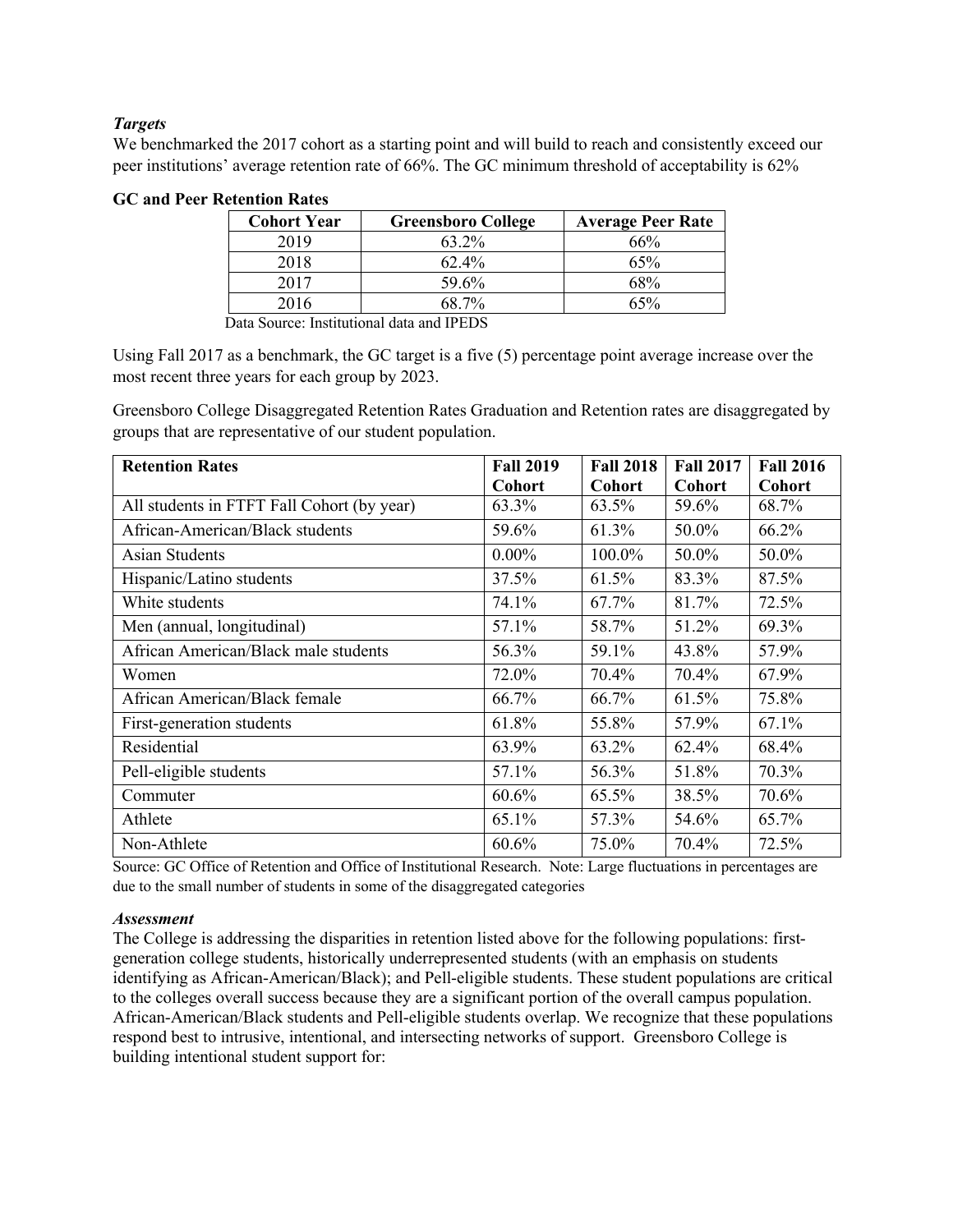- Establishment of the Office of Diversity, Equity, and Inclusion and the Sankofa Center for Diversity, Equity, and Inclusion to affirm and support historically marginalized populations (firstgeneration college students, minority males, and minority women).
- Establishment of the First Citizen's Bank Global Communication Center that provides writing and speaking support including a podcasting studio and video editing lab to provide access to relevant modes of media/ digital communication to enable students to enter post-bachelor environments with current media skills
- Supplemental peer instruction for courses with high DFW rates
- Partnership with the Gardner Foundation for continued faculty learning to decrease DFW rates in first-year gateway courses

# **Student Teacher Licensure Pass Rates**

Student Achievement Goal: Pass rates on state licensing exams in Education will meet or exceed benchmarks described. In addition, pass rates must meet the expectations set by the state board.

# *Rationale*

The North Carolina Legislature mandated Educator Preparation Program (EPP) accountability measures and the EPP Weighted Accountability Model was developed and adopted by the North Carolina State Board of Education.

# *Targets*

The EPP Model requires a 100% Minimum Threshold and Target pass rate for licensure completion. The Greensboro College teacher education program made the decision to recommend candidates for licensure only after satisfying all program and licensure requirements several years ago. The program continues to stand by that decision as a small institution. EPPs that do not meet the threshold for the model could be sanctioned and have their accreditation be at risk. The pass rate is one of the measures that the teacher education program has the ability to control. Another factor ensures that our candidates become teachers who have met all requirements for licensure as they graduate and begin a search for teaching positions. In other words, they are job-ready.

As seen in the Tables below, Greensboro College's pass rate far exceeds the NC pass rates for both the traditional and alternative educator preparations pathways.

| Year                               | Greensboro College Pass Rate | NC Pass Rate |
|------------------------------------|------------------------------|--------------|
| All program completers,<br>2018-19 | 91%                          | 76%          |
| All program completers,<br>2017-18 | 100%                         | 74%          |
| All program completers,<br>2016-17 | 100%                         | 78%          |
| All program completers,<br>2015-16 | 100%                         | 84%          |

Traditional Educator Preparation Program Students

Source: ETS Title II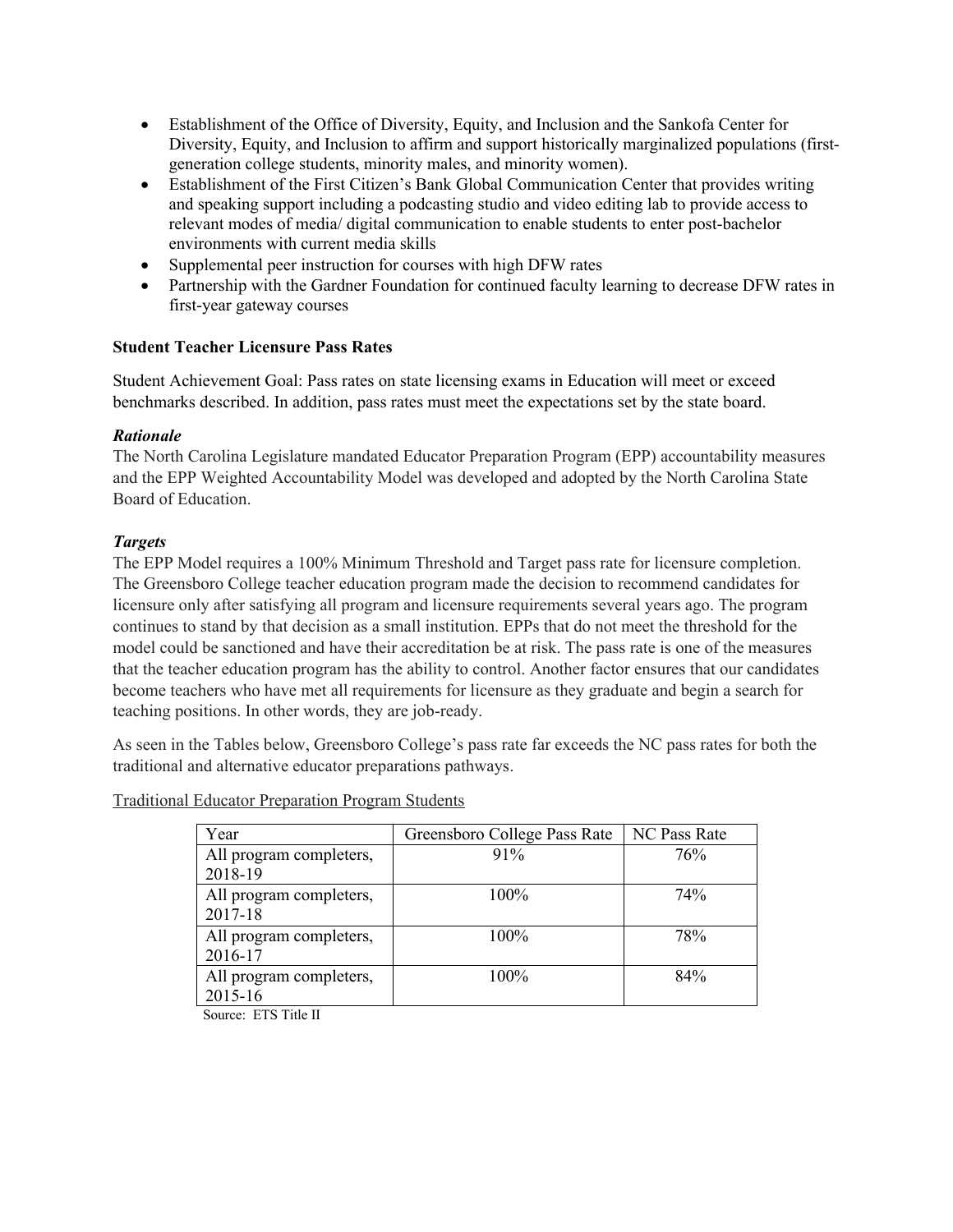### Alternative Licensure Students

| Year                        | Greensboro College | <b>NC Pass Rate</b> |
|-----------------------------|--------------------|---------------------|
|                             | Pass Rate          |                     |
| All program                 | 100%               | 90%                 |
| completers, 2018-19         |                    |                     |
| All program                 | 100%               | 93%                 |
| completers, 2017-18         |                    |                     |
| All program                 | 100%               | 90%                 |
| completers, 2016-17         |                    |                     |
| All program                 | 100%               | 92%                 |
| completers, 2015-16         |                    |                     |
| $\alpha$ <b>PTO T</b> 'A II |                    |                     |

Source: ETS Title II

The Greensboro College pass rate far exceeds our NC pass rates for both the traditional and alternative educator preparations pathways.

# **Graduation Rates**

Greensboro College regards graduation rates as an indicator of student success. A goal of the Colleges is to prepare students for rewarding careers, postgraduate education, leadership roles, and be well-equipped to succeed in an ever-changing and increasingly competitive world.

# **Rationale**

In 2017, in accordance with SASCOC requirements and in response to U.S. Department of Education directives regarding student success, GC identified the "new" IPEDS 8-Year Outcome Measure as our key indicator.

| 8 Year Outcome Measure |                       |                  |  |  |  |  |
|------------------------|-----------------------|------------------|--|--|--|--|
| <b>Cohort Year</b>     | <b>Reporting Year</b> | Rate             |  |  |  |  |
| 2008-09                | 2016-17               | $116/301 = 38.5$ |  |  |  |  |
| 2009-10                | 2017-18               | Data Error       |  |  |  |  |
| 2010-11                | 2018-19               | $109/252 = 43$   |  |  |  |  |
| 2011-12                | 2019-20               | $105/296 = 35.5$ |  |  |  |  |
| 2012-13                | 2020-21               | $156/350=44.5$   |  |  |  |  |

#### **Total # in Adjusted Cohort Receiving an Award/ Total Adjusted Cohort**

#### *Targets*

Using the 2008-09 Cohort as the baseline, GC set the Minimum Thresholds of Acceptability and Target for the GC IPEDS 8-year Outcome Measure as:

| 8-Year Outcome       | Rate |
|----------------------|------|
| Minimum Threshold of | 38   |
| Acceptability        |      |
| Target               |      |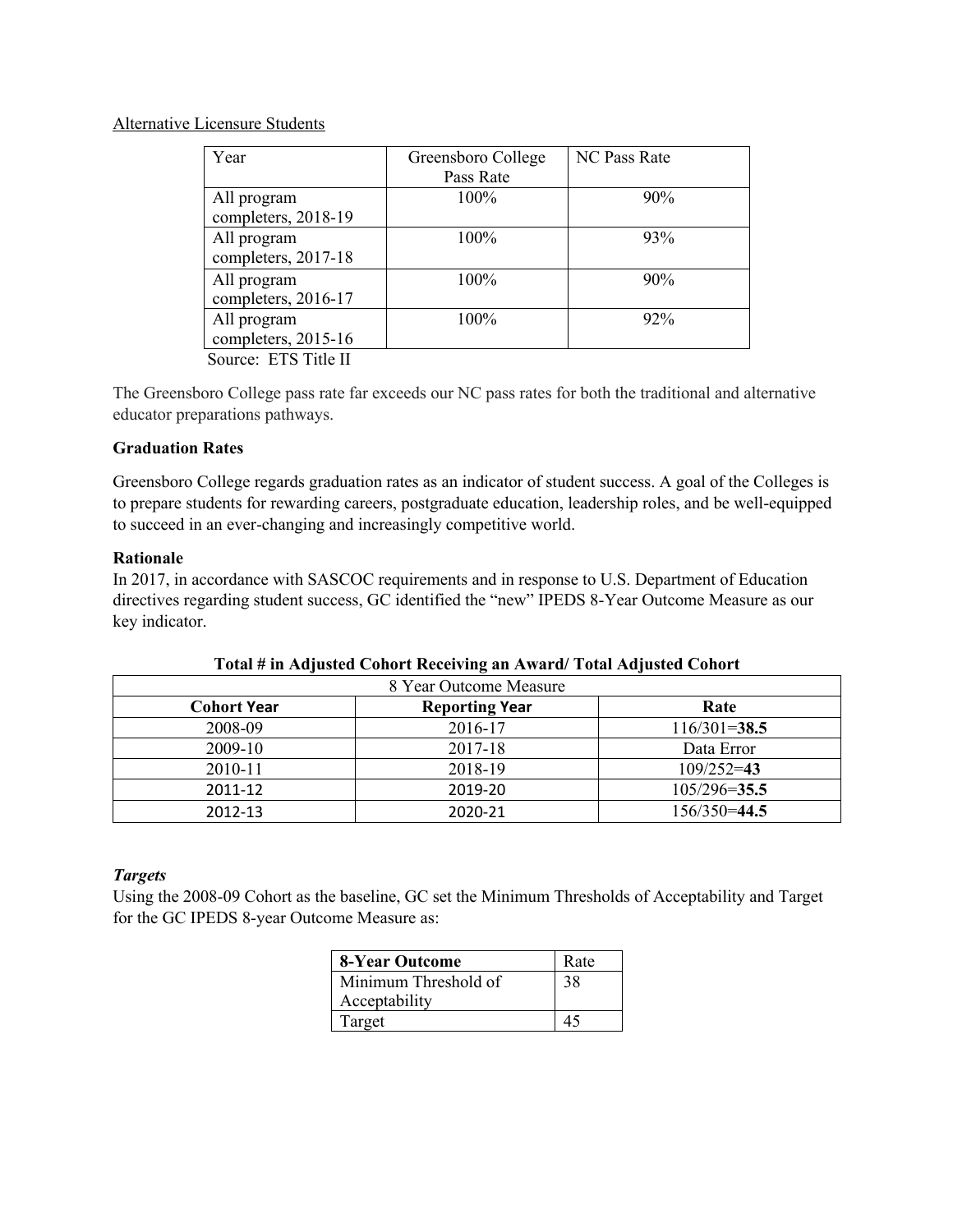Disaggregated Minimum Thresholds and Targets

| 8-Year Outcome                                                   | <b>Full-Time First-</b> | Part-Time First-   | Full-Time Non- | Part-Time Non- |  |
|------------------------------------------------------------------|-------------------------|--------------------|----------------|----------------|--|
|                                                                  | time                    | Time               | First-time     | First-Time     |  |
| Minimum Threshold                                                | 38                      | No data available* | 48             | $67**$         |  |
| of Acceptability                                                 |                         |                    |                |                |  |
| Target                                                           | 45                      |                    | 60             | 70             |  |
| *N is low and skews data<br>** Based on 2019-20 and 2020-21 data |                         |                    |                |                |  |

These data do confirm what we have known internally regarding the significant attrition of our full-time students. As we further mined the Outcomes Data, our data is well in line with national transfer data. Students who transfer into in, typically have significantly better outcomes than the non-transfer students. We also disaggregate data for athletes at GC. The national norms of athletes who persist to graduation do so at higher rates than non-athletes, hold true at GC. For our Pell and Non-Pell 8 Year Outcomes, we have just started to work with the Office of Financial Services, Office of Retention and the PEAK to devise specific strategies to increase our first-time entering student Pell outcomes.

| 8 Year Outcome Measure                                                          |         |            |      |  |  |  |
|---------------------------------------------------------------------------------|---------|------------|------|--|--|--|
| Athletes*<br><b>Reporting Year</b><br><b>FT Transfers</b><br><b>Cohort Year</b> |         |            |      |  |  |  |
| 2008-09                                                                         | 2016-17 | 46.1       | 42.3 |  |  |  |
| 2009-10                                                                         | 2017-18 | Data Error | 49.2 |  |  |  |
| 2010-11                                                                         | 2018-19 | 44.4       | 53.9 |  |  |  |
| 2011-12                                                                         | 2019-20 | 58.5       | 41.2 |  |  |  |
| 2012-13                                                                         | 2020-21 | 55.8       | 47.7 |  |  |  |

\*GC Data

For earlier intervention, college leadership, the Office of Assessment and Office of Retention used historical, institutional, national, and peer data to set the 4 and 6-Year Minimum Thresholds of Acceptability and Targets:

Minimum Thresholds of Acceptability for the 4-Year Rate set at 28% and the 6-Year at 37%. Targets for the 4-Year rates set at 40% and the 6-Year Rate at 50%.

|            | 4-year    | 6-year  | 4-year    | 6-year    | 4-year  | 6-year    | 4-year    | 6-year    |
|------------|-----------|---------|-----------|-----------|---------|-----------|-----------|-----------|
|            | Grad rate | Grade - | Grad rate | Grad rate | Grad    | Grad rate | Grad rate | Grad rate |
|            | (GR200)   | (GR200  | (GR200    | (GR200)   | (GR200) | (GR200)   | (GR200)   | (GR200)   |
|            | 14)       | 14)     | 13)       | 13)       | 12)     | 12)       | 11)       | 11)       |
| Averett    | 28        | 40      | 26        | 41        | 28      | 34        | 36        | 51        |
| University |           |         |           |           |         |           |           |           |
| Barton     | 36        | 48      | 34        | 47        | 27      | 37        | 33        | 40        |
| College    |           |         |           |           |         |           |           |           |
| Belmont    | 34        | 43      | 33        | 38        | 27      | 37        | 33        | 33        |
| Abbey      |           |         |           |           |         |           |           |           |
| College    |           |         |           |           |         |           |           |           |
| Bennett    | 22        | 37      | 26        | 39        | 31      | 47        | 28        | 48        |
| College    |           |         |           |           |         |           |           |           |

**4 and 6-Year IPEDS Peer Cohort Graduation Rates**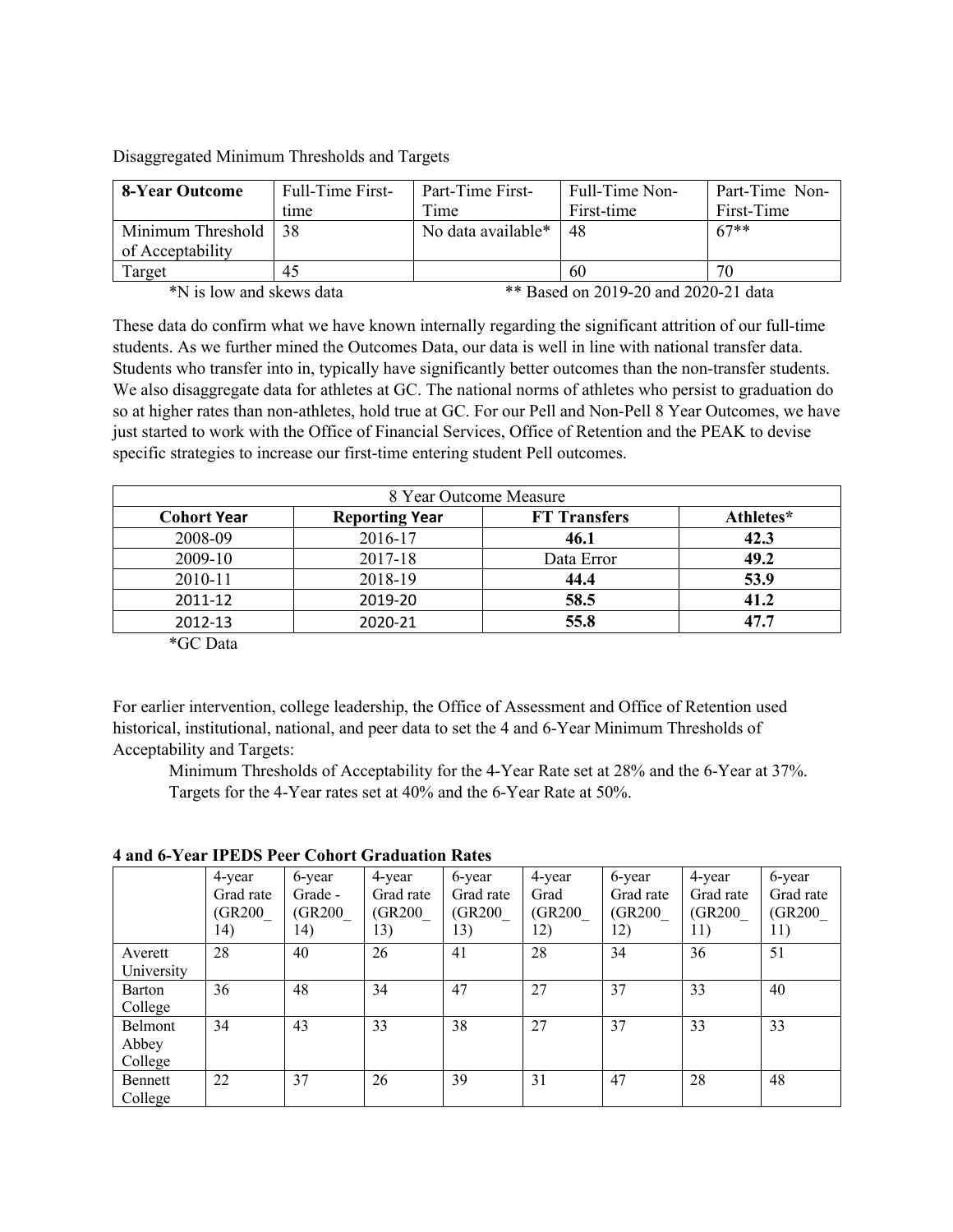|                                               | 4-year<br>Grad rate<br>(GR200)<br>14) | 6-year<br>Grade -<br>(GR200)<br>14) | 4-year<br>Grad rate<br>(GR200)<br>13) | 6-year<br>Grad rate<br>(GR200)<br>13) | 4-year<br>Grad<br>(GR200)<br>12) | 6-year<br>Grad rate<br>(GR200)<br>12) | 4-year<br>Grad rate<br>(GR200)<br>11) | 6-year<br>Grad rate<br>(GR200)<br>11) |
|-----------------------------------------------|---------------------------------------|-------------------------------------|---------------------------------------|---------------------------------------|----------------------------------|---------------------------------------|---------------------------------------|---------------------------------------|
| Campbell<br>University                        | $\overline{40}$                       | $\overline{51}$                     | $\overline{34}$                       | $\overline{55}$                       | $\overline{27}$                  | 48                                    | $\overline{36}$                       | 58                                    |
| Greensboro<br>College                         | 27                                    | 35                                  | 28                                    | 40                                    | 16                               | 43                                    | 42                                    | 45                                    |
| Guilford<br>College                           | 47                                    | 57                                  | 55                                    | 60                                    | 47                               | 58                                    | 48                                    | 61                                    |
| Lees-<br>McRae<br>College                     | 22                                    | 34                                  | 13                                    | 24                                    | 18                               | 23                                    | 32                                    | 46                                    |
| Lenoir-<br>Rhyne<br>University                | 34                                    | 49                                  | 37                                    | 47                                    | 38                               | 45                                    | 40                                    | 54                                    |
| Mars Hill<br>University                       | 32                                    | 46                                  | 27                                    | $\overline{38}$                       | $\overline{21}$                  | $\overline{35}$                       | $\overline{25}$                       | 40                                    |
| Methodist<br>University                       | 17                                    | 39                                  | 16                                    | 39                                    | 16                               | 43                                    | 15                                    | 39                                    |
| $\overline{\text{NC}}$<br>Wesleyan<br>College | $\overline{15}$                       | $\overline{24}$                     | $\overline{19}$                       | $\overline{22}$                       | $\overline{11}$                  | 18                                    | $\overline{9}$                        | $\overline{22}$                       |
| Pfeiffer<br>University                        | 37                                    | 41                                  | 37                                    | 45                                    | 28                               | 40                                    | 35                                    | 42                                    |
| Roanoke<br>College                            | 57                                    | 65                                  | 59                                    | 69                                    | 65                               | 71                                    | 58                                    | 64                                    |
| Salem<br>College                              | $\overline{61}$                       | $\overline{63}$                     | $\overline{52}$                       | $\overline{53}$                       | $\overline{53}$                  | $\overline{57}$                       | $\overline{56}$                       | 60                                    |
| William<br>Peace<br>University                | 31                                    | 31                                  | 28                                    | 36                                    | 23                               | 35                                    | 23                                    | 35                                    |
| Wingate<br>University                         | 39                                    | 45                                  | 42                                    | 53                                    | 43                               | 51                                    | 43                                    | 53                                    |
| Average                                       | 34                                    | 44                                  | 33                                    | 44                                    | 31                               | 42                                    | 35                                    | 47                                    |

NCES and other national graduation rate data:

- Four-Year Graduation Rate: 35 percent for public universities and 53 percent for private nonprofit universities
- Six-Year Graduation Rate: 59 percent for public universities and 65 percent for private non-profit universities
- The 6-year graduation rate was 61 percent at public institutions, 67 percent at private nonprofit institutions

| <b>First-Time Freshman Greensboro College Graduation Rates</b> |                 |                 |                 |         |  |  |
|----------------------------------------------------------------|-----------------|-----------------|-----------------|---------|--|--|
| Year of Entry                                                  | 4 years or less | 5 years or less | 6 Years or less | 8 years |  |  |
| 2008                                                           | 24.9%           | 36.2%           | 36.2%           | 36.6%   |  |  |
| 2009                                                           | 32.2%           | 37.3%           | 39.4%           | 40.7%   |  |  |